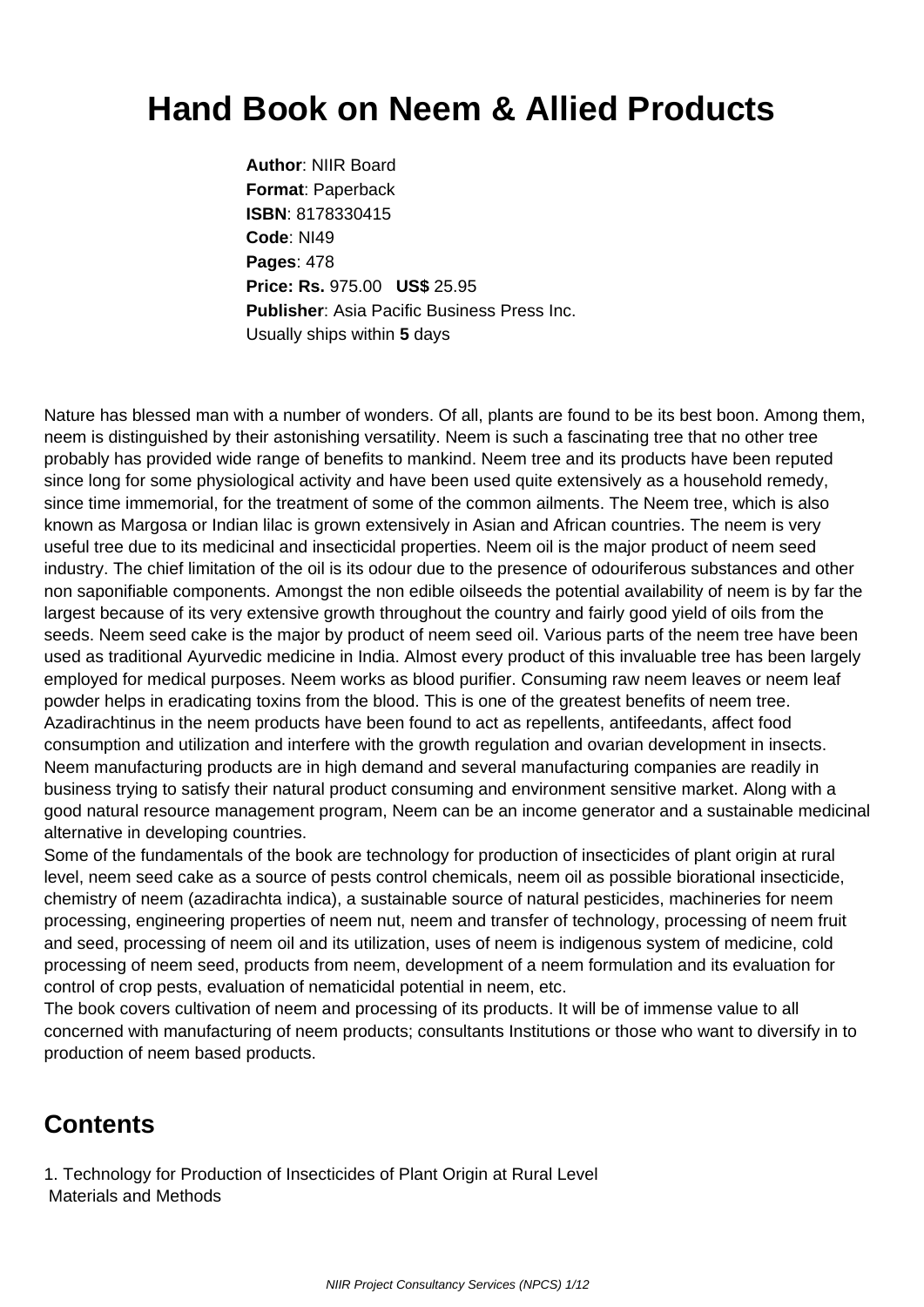Results and Discussion Use of leaf Bits Use of Leaf Extracts Impregnation of Bags with Kernel Extract Surface Treatment of Bins Vapour Effect of Extract/Oil Technology for Rural Level

 2. Neem seed cake as a Source of Pests Control Chemicals Methods and Materials Results and Discussion

 3. Neem oil as Possible Biorational Insecticide Materials and Methods Results and Discussion

 4. Improving the Productivity of Neem Trees **Distribution**  Agroclamatic Adaptability Establishment and Growth Production and uses Non-wood Products Environmental Safety Problems of Neem Production and Utilization Propagation of Neem Variation in Germplasm Silvicultural Practices to Improve Productivity Establishment of neem **Fruiting**  Seed Collection and Processing Promotion of Neem Production Packaging of Silvicultural Practices Popularising the Use of Neem Products Marketing of the Produce

 5. Vegetative Propagation of Azadirachta indica A. Juss. Materials and Methods Mist Propagation Micropropagation **Results**  Mist Propagation Micropropagation **Discussion** 

 6. An Assay of Genetic Variability through Phenological Studies on Neem (Azadirachta indica A. Juss.) Plantation Materials and Methods Observations and Discussions

 7. Chemistry of Neem (Azadirachta indica), a Sustainable Source of Natural Pesticides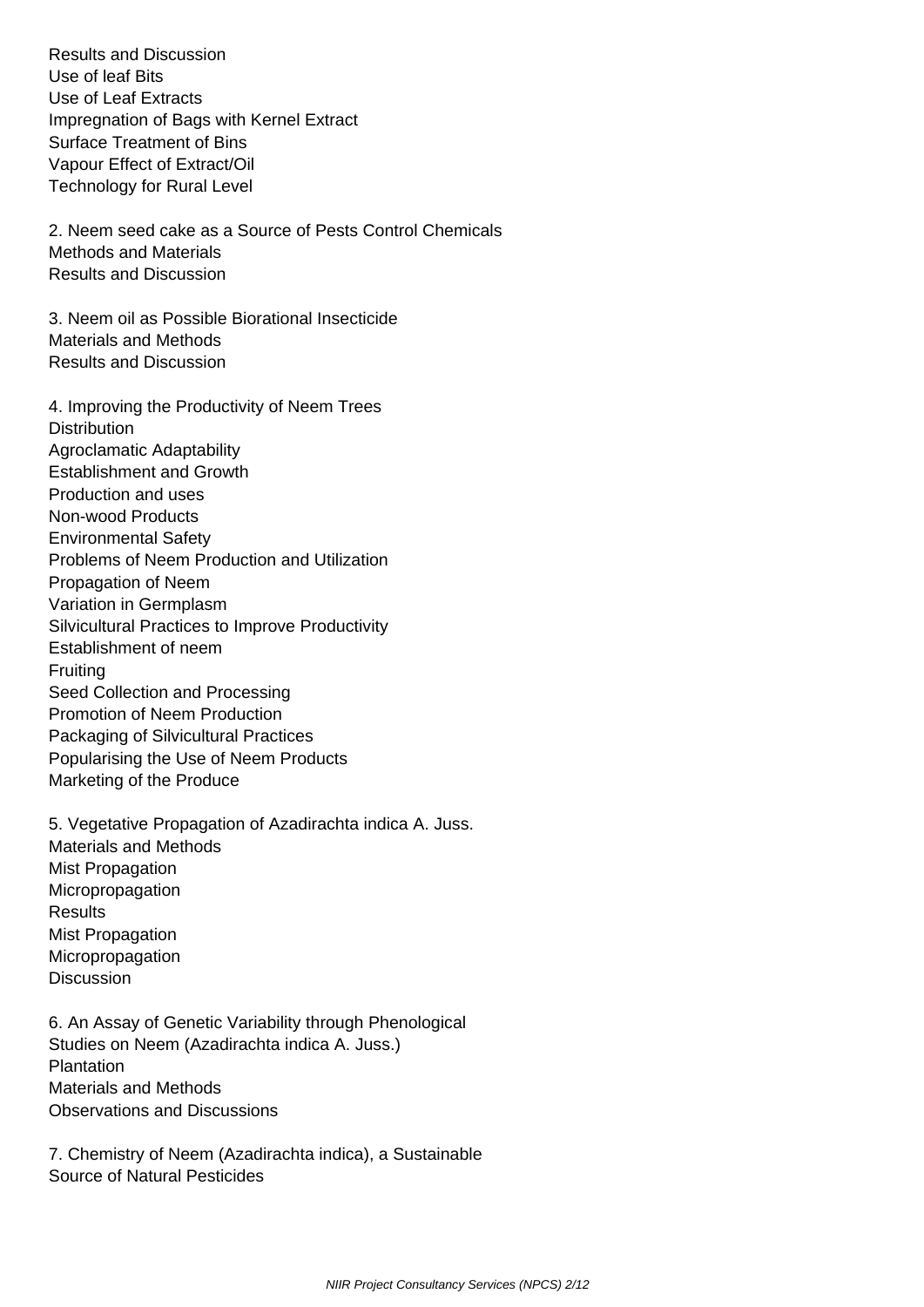8. Photo-oxidation of Tetranortriterpenoids Materials and Methods Results and Discussion

 9. New Tetra and Pentanortriterpenoids from Azadirachta indica A. Juss. Results and Discussion 1 a-Destigloyl-1a-benzoylazadirachtin (II) 11b-Hydroxyazadirachtinin (III) 4a-benzoyl nimbandiol [V] Ochinin Acetate [VII] and Ochinolide B [VIII]

 10. Machineries for Neem Processing Materials and Methods Results and Discussion Summary and conclusion Suggestions for Furtehr Work

 11. Engineering Properties of Neem Nut Introduction Review of Literature Materials and Methods Apparatus and Procedur Dimensions and Hardness Nut weight and Kernel-shell Mass Ratio Angle of Repose Porosity Bulk Density and Particle Density Friction Preparation of Samples Results and Discussion Dimensions and Hardness Nut Weight and Kernel-Shell Mass Ratio Angle of Repose and Porosity Bulk Density and Particle Density Coefficient of Friction **Conclusions** 

 12. Neem and Transfer of Technology Use of Neem Pest Control Transfer of Neem Technology to the Farmers in India As Pest Control Agent On Tobacco On-Farm Trial Demonstration Trials Lab-to Land Programme NSKS in Integrated Pest Management On Cotton On Paddy On Pulses On Castor Use of Neem Cake as Nematicide Use of Neem Oil as a Suckericide on Tobacco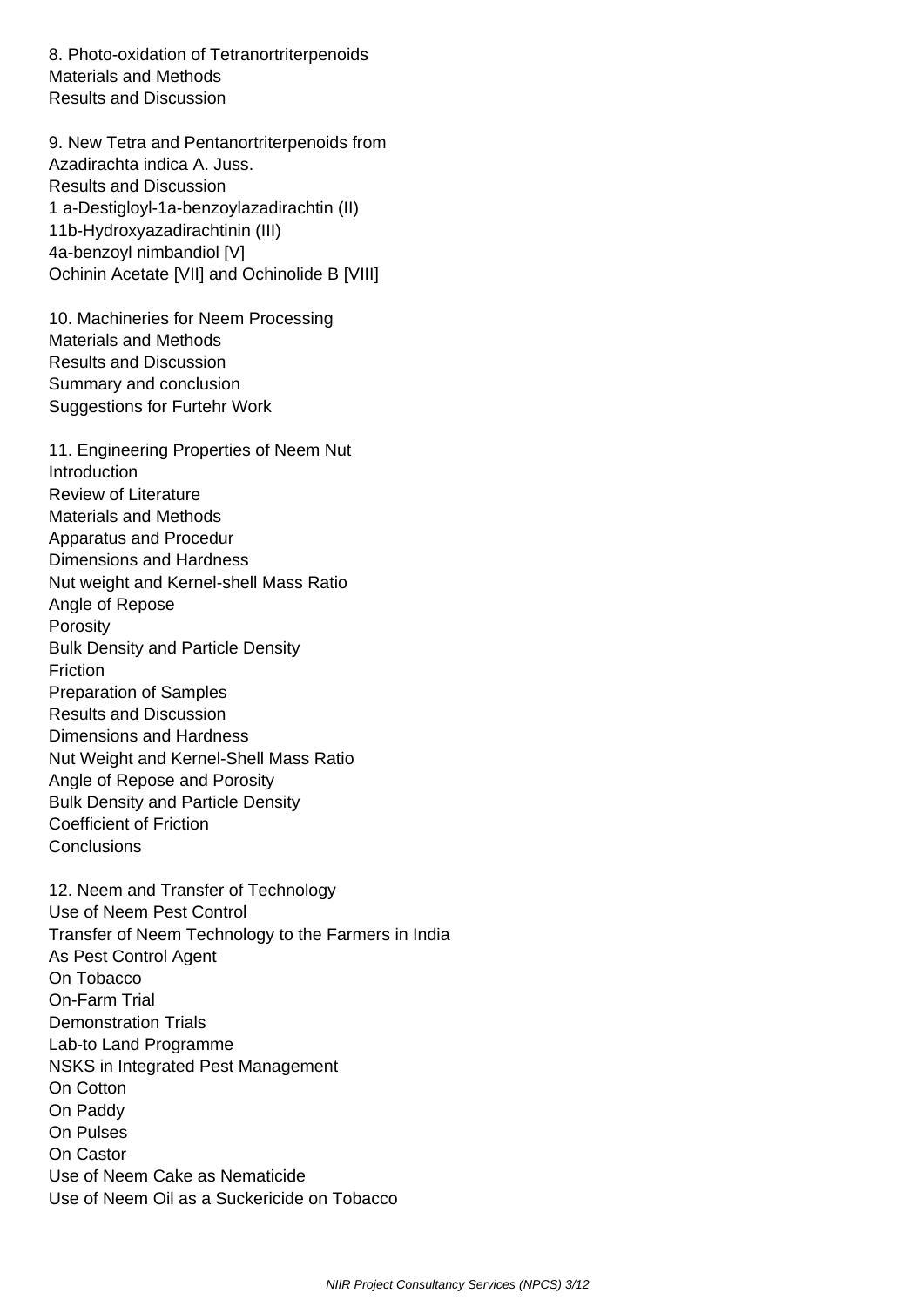13. Processing of Neem Fruit and Seed Availability of neem Collection and processing of fruit and seed Depulpers, driers and decorticators **Driers Decorticators**  Discussion of Results Maturity, storage and pressing of seed Maturation of Oil in Stored Fruits Depulping of The Neem Fruit Cost of Operation Crushing of Neem Seed Kernels in Wardha Ghani Fall of Oil yield with Storage Processing of Neem Seed Kernel and production of Neem Oil **Crushing**  Storage Experiments on Neem Seed **Conclusions**  Characteristics of neem oil and its quality Specific Gravity and Refractive Index Acid Value Alcohol Soluble Material in the oil Other Characteristics Unsaponifilable Matter

 14. Processing of Neem Oil and its Utilization Quantitative estimation of the differents constituents of neem oil by alcohol extraction Total Dilute Alcohol Extractive of Neem Oil Large Scale Alcohol Extraction of Neem Oil Refining of alcohol-extracted oil Alkali Treatment Refining Loss on Alkali Treatment Bleaching of Neutral oil (Alcohol-Extracted and Alkali-Refined) Hydrogenation Experiments (Laboratory Scale) with Neutral and Bleached Neem Oil Refining Loss in Factory Pilot Unit Tentative Cost of the Process of Alcohol Extraction of Neem oil based on the Pilot Plant work High Pressure Splitting Deodorization and hydrogenation of purified and refined oil Alkali Refining Hydrogenation of Refined Neem Oil Soap Stearin and olein Pyronimin, a denaturant Pyronimis-A Denaturant for Alcohol Production of the Denaturants Requirement of the Denaturants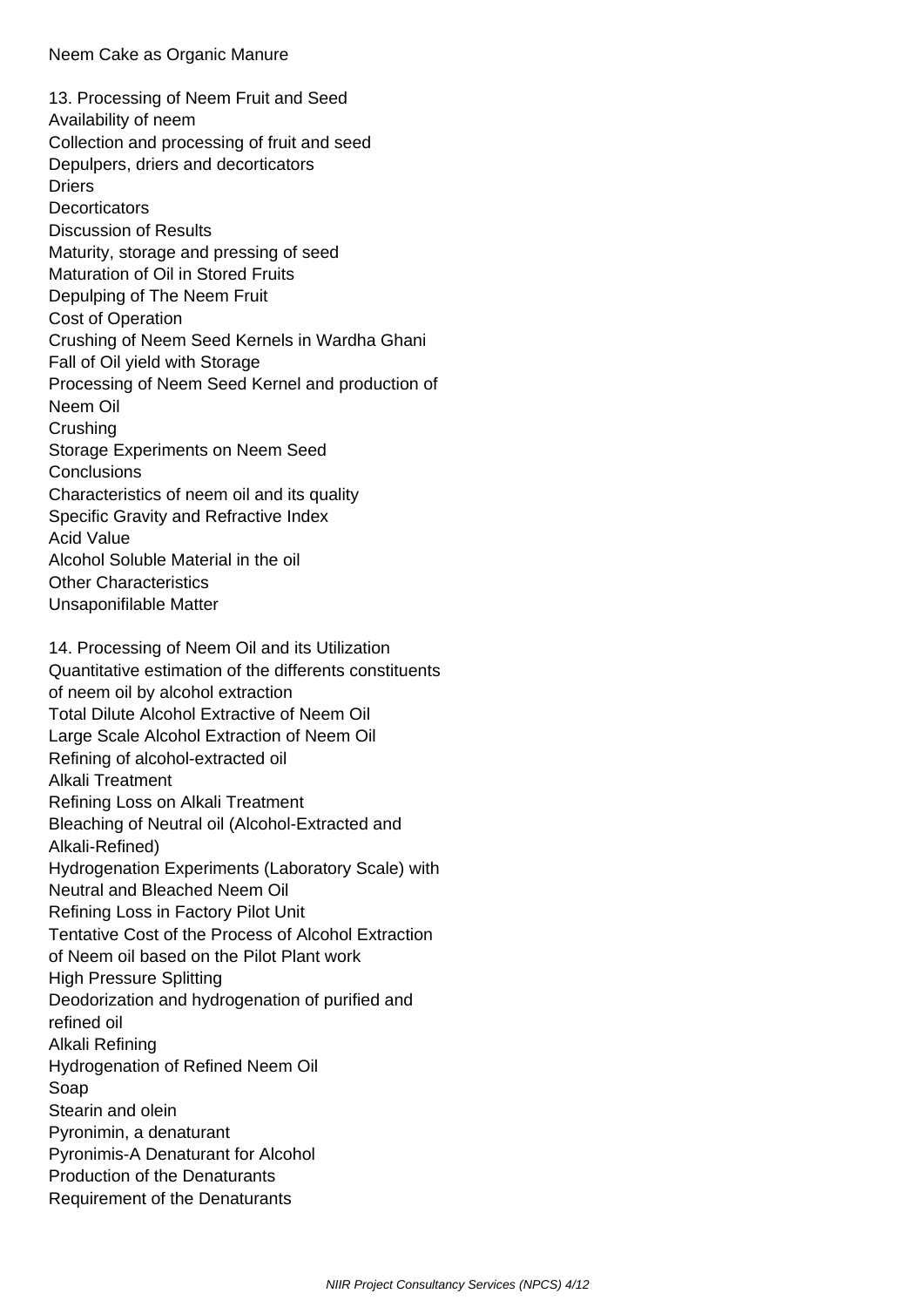Results of tests with the denatured spirit Tentative Specifications for Pyronimin-250 Tentative Specifications for 'Total Bitters' Fraction Tentative Specifications for the Spirit Denatured with Pyronimin and 'Total Bitters' on Neem Pharmaceutical Preparations with the Bitter Constituents Preparations from Nimbidin-T and their uses **Costing**  Other Experiments at Refining Factors influencing industrial utilization of neem oil and its by-products

 15. Medicinal Uses Uses of neem is indigenous system of medicine Medicinal Uses of Neem in Recent Times

 16. Cold Processing of Neem Seed **Experiment**  Seed Cleaning Mechanical Destoner Mechanical Sieve-shaker Separator Fitted with Air Cyclone System Sedimentation (Gravitational) Technique Decoration of Seed Crushing **Discussion** 

 17. Products from Neem Semi-greaseless cold cream Skin toning lotions Cream Cholesterin Type Herbal Soap ( Neem based) Neem based tooth paste Radhas Ayurvedic Soap Arya Neem Plus Turmeric Herbal Soap Krishna Tulsi Herbal Soap Medimix Skin Care Capsule Shodha Alargin forte Beauty plus Dantshodhak Hemoclin syrup Epidermoil Oil Neem capsule Charmi capsules Hemocleen

 18. Repellent Action of Neem Oil on Insects of Public Health Importance **Methodology Results Discussion Conclusion**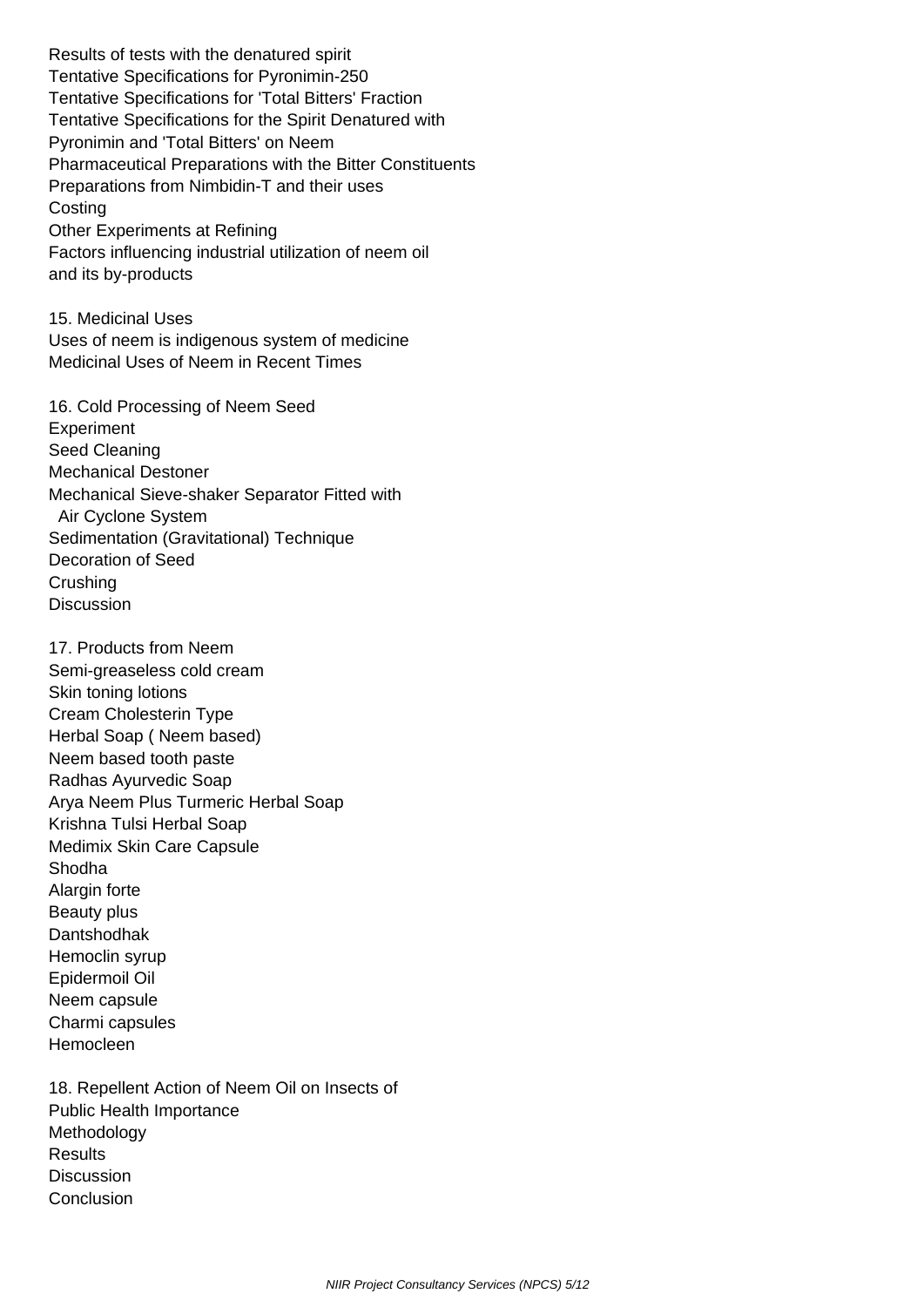19. Effect of Neem Oil: Structural and Functional Change in the Epididymis of Rats Materials and Methods Neem Oil Animals Sperm Motility and Sperm Count Biochemical Estimations Histological Investigation Statistical Analysis **Results Discussion**  20. Rat Toxicity Studies with Neem Oil Materials and Methods Neem Oil Animals Biochemical Studies Statistical Analysis **Results**  Tissue Biochemical Parameters Blood and Serum Parameters Histological Studies **Discussion**  21. Evaluation of Neem Extract Sprays on Maize **Introduction**  Materials and Methods **Results Discussion**  22. Antifeedant and Insecticidal Activity of Some Neem Fractions Materials and Methods Results and Discussion 23. Azadirachta indica A. Juss. Stem Bark as an Anti-Leprosy Source Materials and Methods Observation and Results Pharmacognosy Macromorphology of Bark Micromorphology of Bark Powder Study **Phytochemistry**  Biochemical Estimation (Percentage on Dry Weight Basis) Geochemical Estimation

Active Principle Determination (from Ethanolic Extract)

Chemical Identity Comparison

**Discussion** 

 24. Evaluation of Neem Derivatives and Lantana camara L. against Cardamom Pests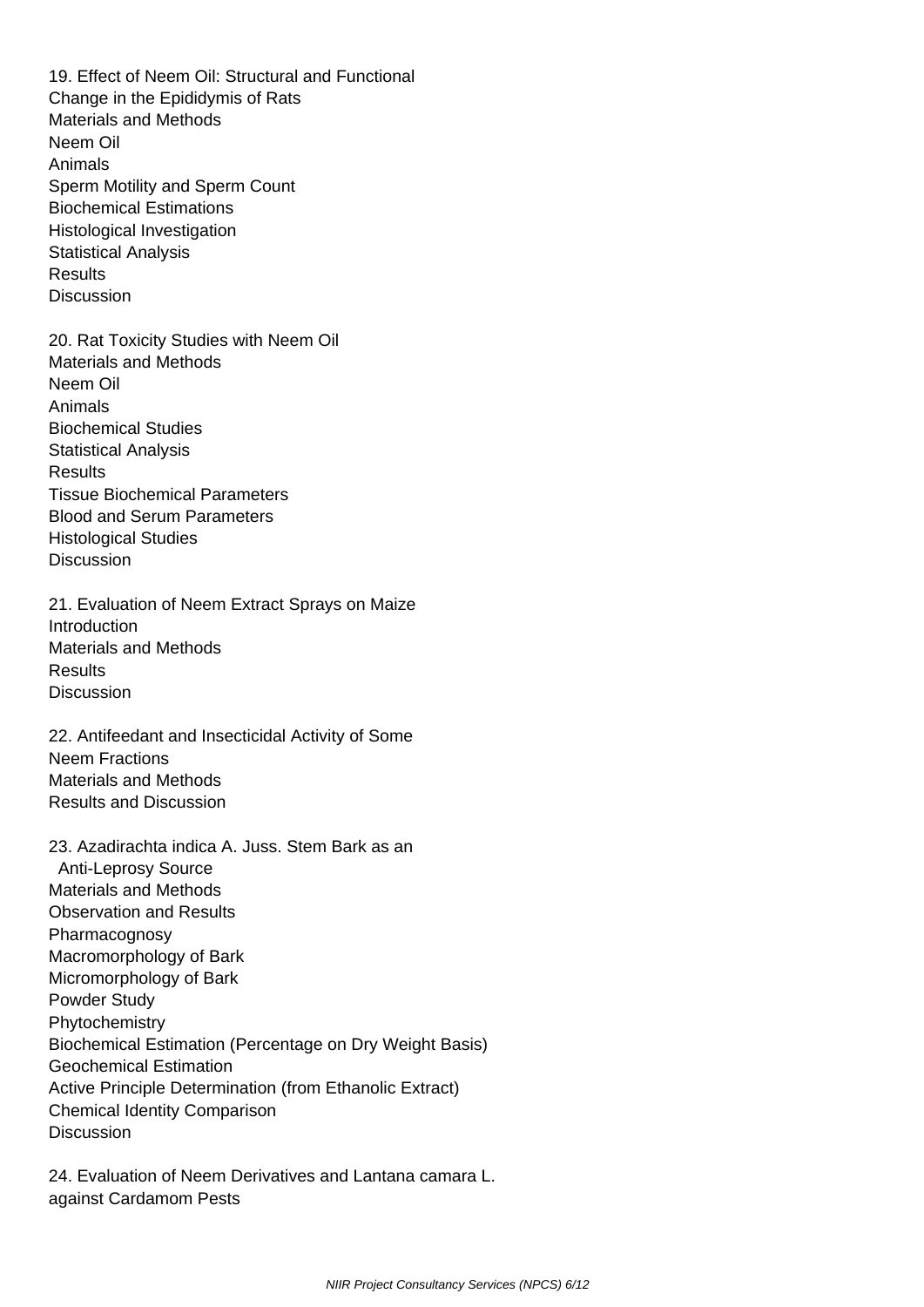Materials and Methods Field Evaluation of Neem Derivatives against the Cardamom Thrips, Sciothrips cardamomi (Ramk.) Field Evaluation of Neem Oil against Cardamom Whitefly, Dialeurodes cardamomi David & Subr. Laboratory Evaluation of the Crude Extract of Stem of Lantana camara against the Cardamom Hairy Caterpillar, Eupterots undata Laboratory Evaluation of the Crude Extract of the Stem of Lantana camara L. against Cardamom Shoot Borer, Conogethes punctiferalis (Guen.) Results and Discussion Effect of Neem Derivatives on Cardamom Thrips Effect of Neem Oil on Cardamom Whitefly Effect of 1 per cent Suspension of the Extract of Lantana camara on E. undata Effect of 1 per cent Suspension of the Extract of L. camara on C. punctiferalis

 25. Development of a Neem Formulation and Its Evaluation for Control of Crop Pests Materials and Methods Product Development Laboratory Studies Field Studies Results and Discussion Laboratory Studies Field Studies

 26. Effect of Neem Cake, Neem Oil, Repelin and Carbofuran on Control of Soybean Nematodes Materials and Methods Results and Discussion

 27. Thyroid Hormones and Intermediary Metabolism in Fish: Influence of Neem Kernel Extract Materials and Methods **Results**  Effect of T3 or T4 in Fish Injected with NKE Effect of T3 and T4 in Fish Immersed in NKE-treated Water **Discussion** 

 28. Clinical Studies with Praneem Polyherbal Cream in Chlamydial Cervicitis Materials and Methods Polyherbal Cream **Patients**  Diagnostic Methods for C. trachomatis Dose Schedule Follow-up **Results Discussion**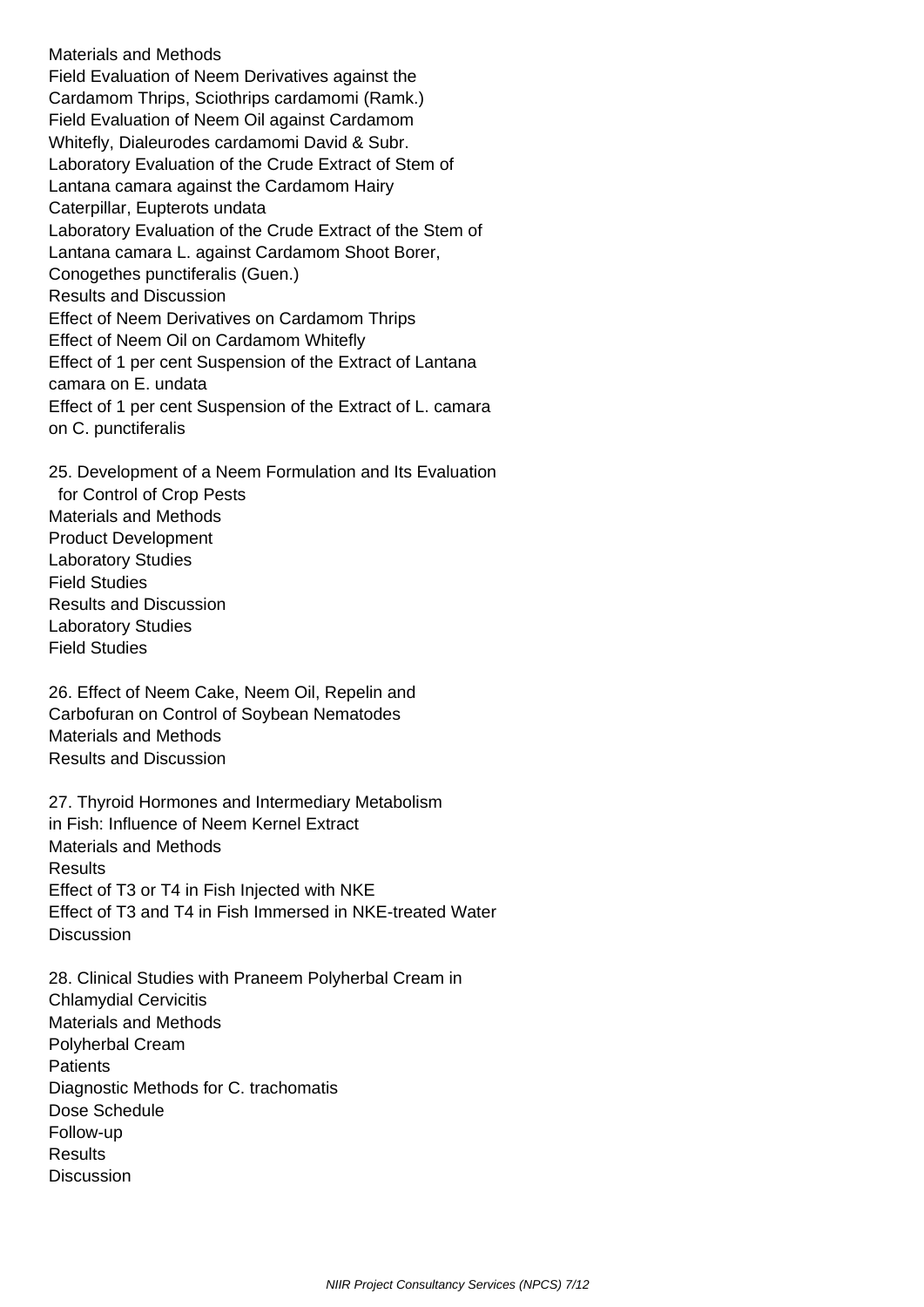29. Identification and Characterization of the Immunomodulator Fraction from Neem Seed Extract Responsible for Long-term Anti-fertility Activity Materials and Methods **Results Conclusion** 

 30. Identification of Effective and Inexpensive Neem (Azadirachta indica A. Juss.) Seed Kernel Extract Materials and Methods Seed Collection and Processing **Extraction**  Aqueous Extract (AE) Ethanolic Extract (EtoHE) Hexane Extract (HE) Chloroform Extract of DNKP (CHEDK) Ethanol Soluble (Eto HSHE) and Insoluble (EtoHIHE) Part of Hexane Extract Extract Yield Formulation of the Extracts Rearing Culture of H. armigera Biological Testing **Oviposition Ovicidal**  Feeding deterrent Growth and Development **Results**  Effect on Oviposition Effect on Egg Hatching Effect on Feeding Effect on Growth and Development Pupal Mortality and Adult Emergence **Discussion**  Effect of oviposition Effect on Egg Hatching Effect on Feeding Effect on Growth and Development of Larvae Conclusion

 31. Field Evaluation of Some Botanical Insecticides Alone and in Combination with Other Insecticides for Management of Bollworm Complex on Cotton Materials and Methods Results and Discussion RD-9 Repelin Neemark Ind-Ne **Conclusions** 

 32. Evaluation of Enriched Neem (Azadirachta indica A. Juss.) Seed Extracts against Mango Hoppers, Idioscopus nitidulus Walker and Amritodus atkinsoni Leth. Materials and Methods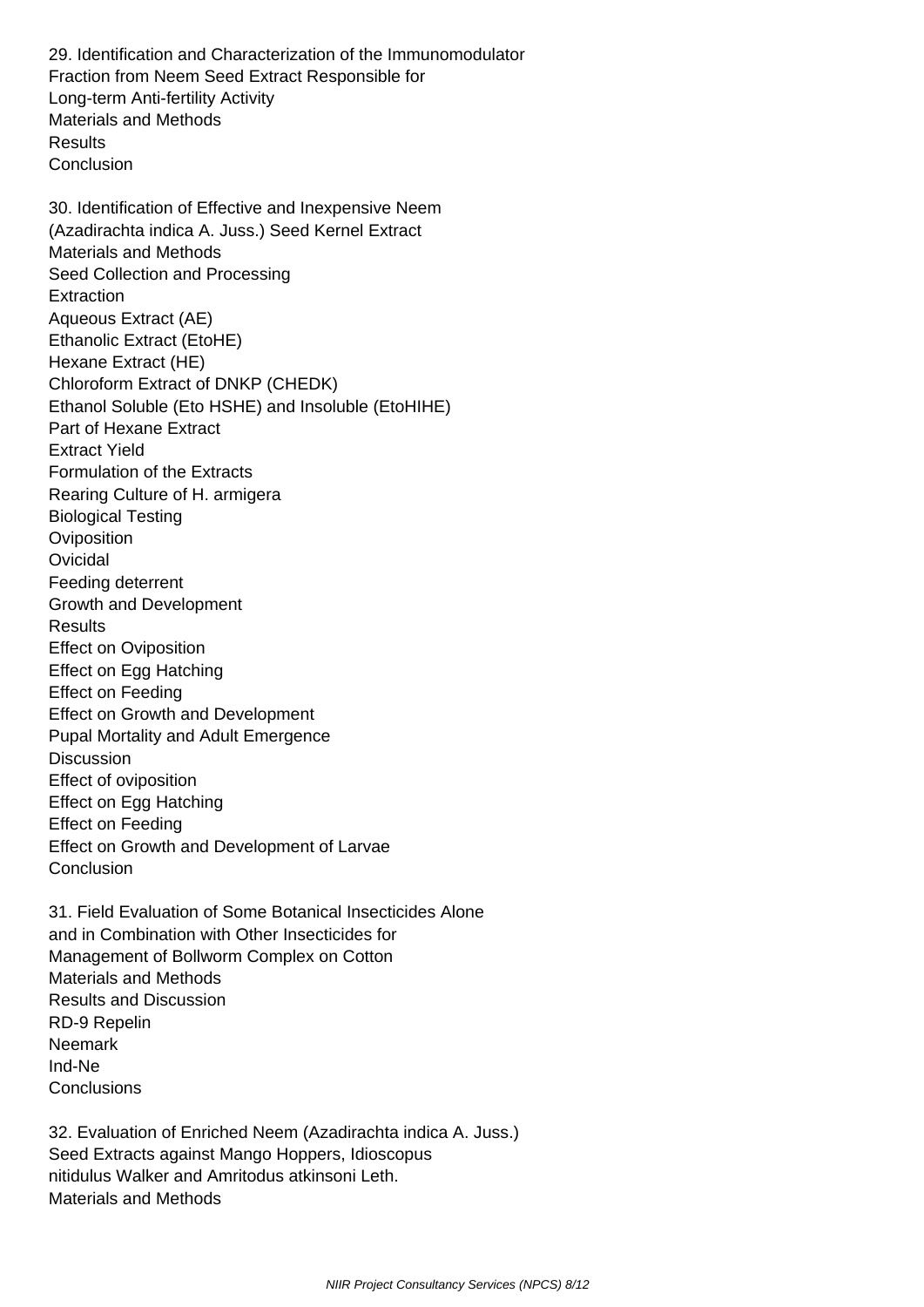Laboratory Trial Field trials Results Laboratory trials Field Trials Evaluation of neem derivatives for control of mango hopper, I. nitidulus **Discussion** 

 33. Potential of Neem in Insect Pest Management in Rice **Introduction**  Materials and Methods Results and Discussion Effect of Neem Oil on Rice Leaf Folder and Stem Borer Efficacy of Neem-based Insecticides Against Stem Borer Effect of Neem-based Insecticides on the Growth and Development of White-backed Planthopper Combination of Neem-based Products with Synthetic Insecticides

 34. Effect of Neem Kernel Extract and Neem Oil on Nutritive and Reproductive Physiology of Heliothis armigera Hub. Materials and Methods Mass Culture and Biological Studies Preparation of Extracts **Treatment**  Quantitative Food Utilization Efficiency of Digestion Reproduction Studies Biochemical Assays Enzyme Assays RESULTS Effects on Reproductive Parameters Effects on Quantitative Food Utilization Effects on Efficiency of Digestion and Digestive Enzymes Effect on Protein, Glycogen, Lipid and Enzyme Profiles in Subsequent Female Moths Effect on Protein, Glycogen, Lipid and Enzyme Profiles in Subsequent Male Moths **Discussion Conclusion** 

 35. Bioefficacy of Some Neem Formulations against Spodoptera litura F. Materials and Methods Laboratory Tests Nursery Experiment Studies on Effect of Repelin B versus Repelin A and NSKS against S. litura on Castor in Laboratory Studies on Effect of Repelin B Alone and in Combination with Endosulfan against S. litura (1992) Bio-efficacy of Repelin B and Other New Neem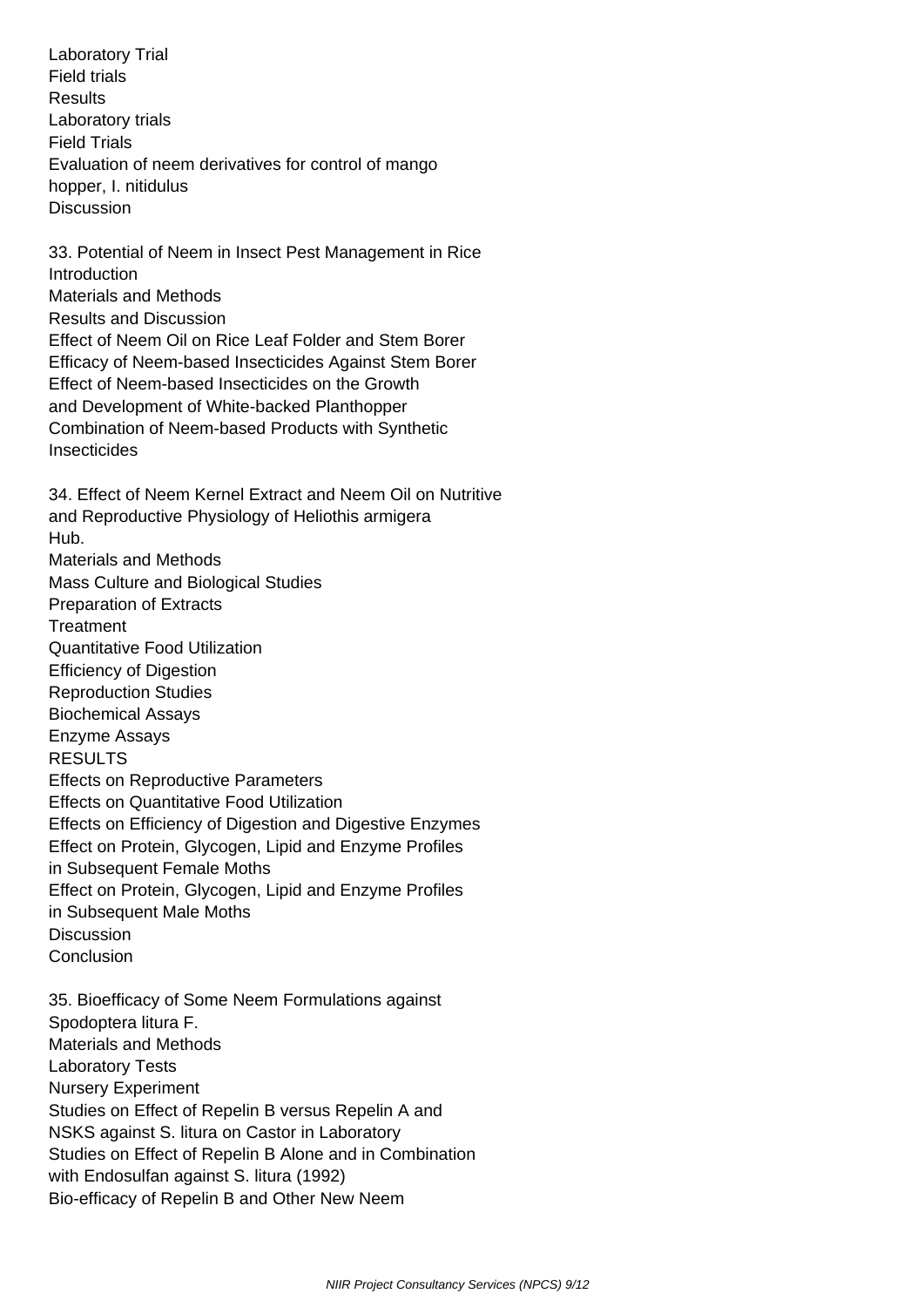Formulations against S. litura on Tobacco (1992) Results and Discussion Laboratory Tests Nursery Experiments Effect of Repelin B versus Repelin A and NSKS against S. litura on Castor in Laboratory Choice Situations No-choice Situation Effect of Repelin B alone and in Combination with Endosulfan against Tobacco Caterpillar, s. litura on Tobacco Bio-efficacy of Repelin B and Other New Neem Formulations against S. litura (1992) Laboratory tests No-choice Situation Nursery Tests

 36. Effects of Extracts from Neem on Aphids (Homoptera: Aphididae) and Their Natural Enemies Materials and Methods Azadirachtin Content Aphid Control Aphid Natural Enemies Antifeedant Activity Aphid Reproduction Results and Discussion Aphid Control Aphid Natural Enemies Antifeedant Activity Aphid Growth and Development Aphid Reproduction **Conclusion** 

 37. Azadirachtin Content and Bioactivity of Some Neem Ecotypes of India **Materials Methods**  Estimation of Azadirachtin Content Kernels Oil Extraction and Enrichment Physicochemical Properties of Oil Azadirachtin Estimation by PHLC Insect Growth Regulation (IGR) Fungicidal Activity Results and Discussion Azadirachtin Content of Neem Ecotypes Kernels Oil **Enrichment**  Insect Growth Regulation Fungicidal Property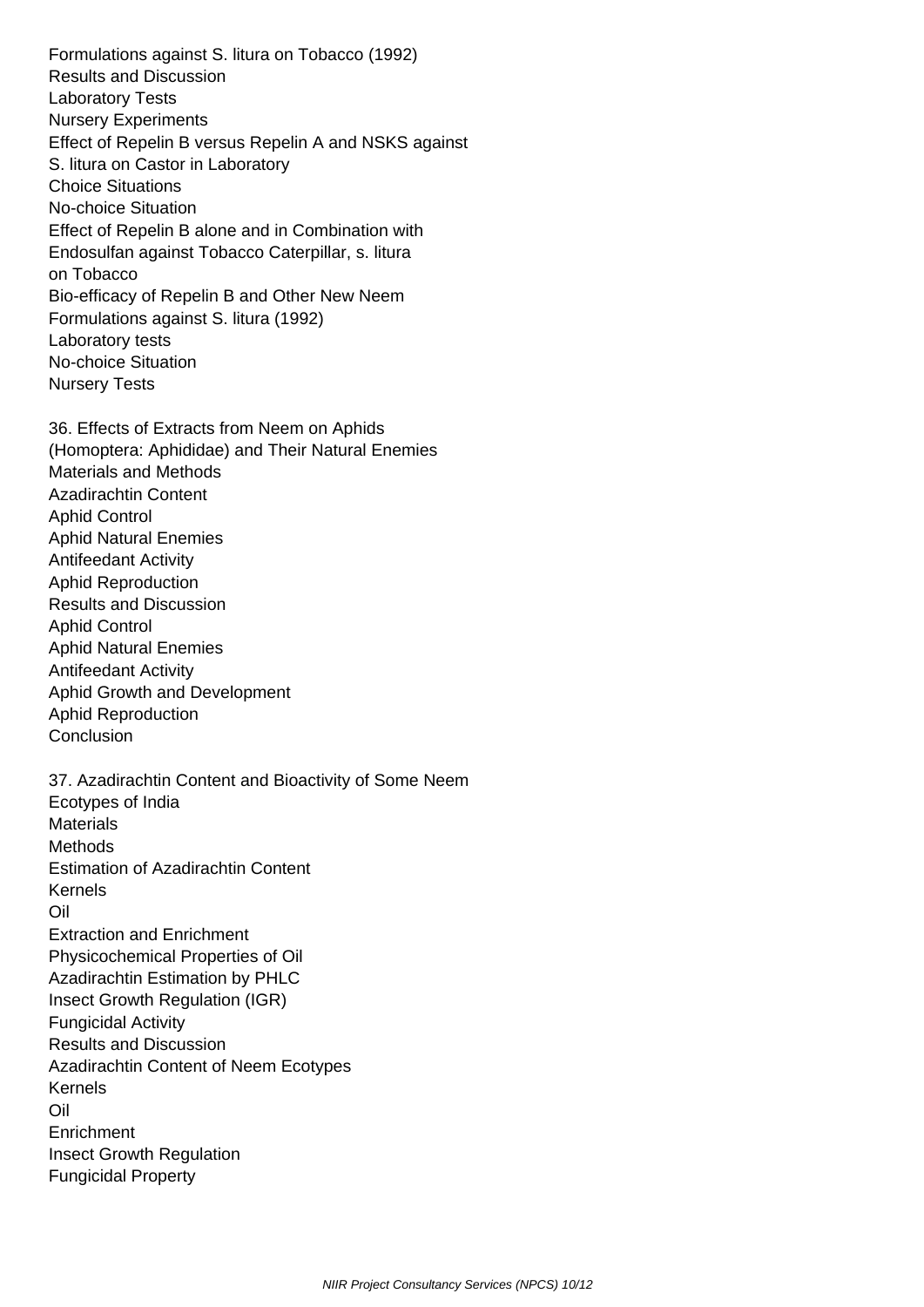38. The Effects of Various Neem Formulations on Mortality Rate and Morphogenetic Defects Upon Schistocerca gregaria (Forskal) Larvae Materials and Methods Laboratory Insects Field Insects Neem Products **Controls**  Application of the Larvae Application of the Vegetation **Results**  Mortality Rates Following Application of Neem Products to Larvae Mortality Rates after Treatment of the Plants with Enriched Neem Oil; The Repellent Effect of Neem Morphogenetic Defects **Discussion** 

 39. Efficacy of Cakes in the Management of Root Knot Nematode (M. arenaria) in Groundnut Materials and Methods Results and Discussion

 40. Efficacy Profile of a Commercial Neem Insecticide Factors Influencing the Commercial Success of **Azadirachtin**  Consistency and Quality of Extracts Product Positioning Supply and Availability Increase in Environmental Awareness The Acceptance of Insect-Growth-Regulators Cost of Raw Material Important Commercial Characteristics of Azadirachtin Representative Efficacy Data with Azatin/Turplex/Align in the United States

 41. Evaluation of Nematicidal Potential in Neem Allelochemicals Meterials and Methods Results **Discussion** 

Directory Section

## **About NIIR**

**NIIR PROJECT CONSULTANCY SERVICES (NPCS)** is a reliable name in the industrial world for offering integrated technical consultancy services. NPCS is manned by engineers, planners, specialists, financial experts, economic analysts and design specialists with extensive experience in the related industries.